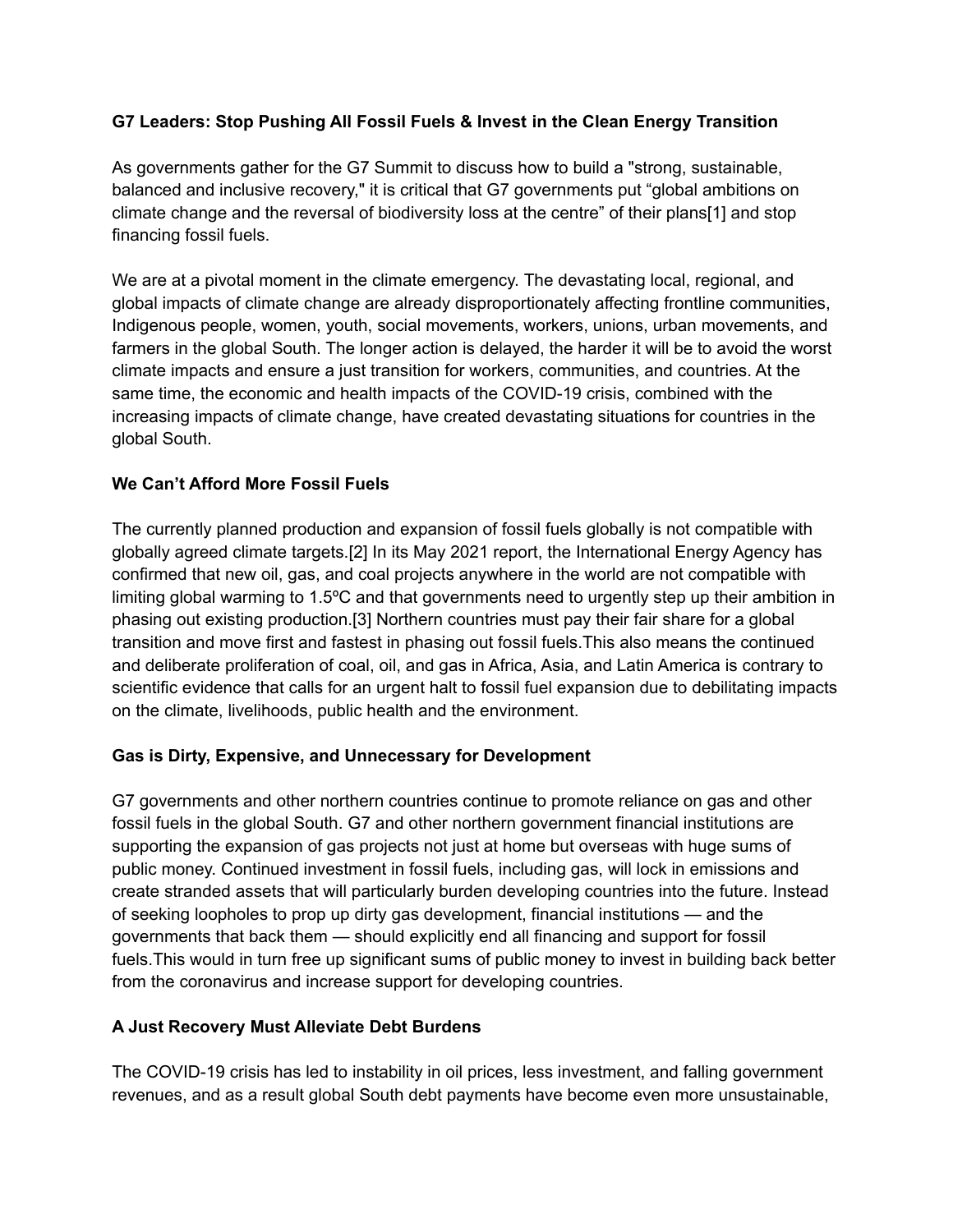especially in fossil fuel producing countries. These debt payments are mounting at the same time that countries need to expand healthcare and social protections to deal with the effects of the pandemic. G7 governments must pursue debt cancellation to alleviate this burden.

What our governments decide now will set the course for whether we cut global carbon emissions by 2030, stop harming communities with dirty fossil fuel projects, and keep people whole — or fail to protect our planet and communities.

**We, the 353 undersigned organizations from 58 countries, call on the leaders of G7 governments to listen and respond to the voices of global citizens calling for climate justice, debt cancellation, and an end to fossil fuel extraction, and take the following actions:**

- Cancel debt payments in global South countries grappling with COVID-19 and climate impacts;
- Stop all fossil fuel finance from bilateral and multilateral funding sources, and encourage other governments to do the same;
- Support mechanisms for countries in the South that will speed up a just transition, and discourage international trade arbitration mechanisms that protect fossil fuel investors;
- Pay their fair share of climate finance to global South countries for climate adaptation , the development of renewable energy technologies, a just transition to clean energy for workers, communities, and countries, and access to energy for those who currently lack it;
- Put an end to fossil fuel development in your own countries, including by ending fossil fuel subsidies; manage the decline of existing production of oil, gas, and coal; and rapidly initiate a just transition to clean and safe renewable sources of energy - involving extensive engagement with oil, gas, and coal workers, their unions and affected communities.

The climate crisis poses the greatest existential threat to our planet and our communities. The IPCC has warned that we must cut global greenhouse gas emissions roughly in half by 2030 to avert the most catastrophic impacts. Continued support for fossil fuels undermines global climate action and puts local communities' health at risk.

At this critical moment, we demand G7 governments demonstrate meaningful climate leadership and stop fueling the climate crisis with continued support for fossil fuels, including fossil fuel production and consumption in countries of the global South.

# References:

[1] G7 February Virtual Summit [Commitments](http://www.g7.utoronto.ca/evaluations/2021cornwall/kirton-february-summit.html)

- [2] See [Production](https://productiongap.org/) Gap and The [Sky's](http://priceofoil.org/2016/09/22/the-skys-limit-report/) Limit reports
- [3] **IEA: [Roadmap](https://www.iea.org/reports/net-zero-by-2050) for the Global Energy Sector**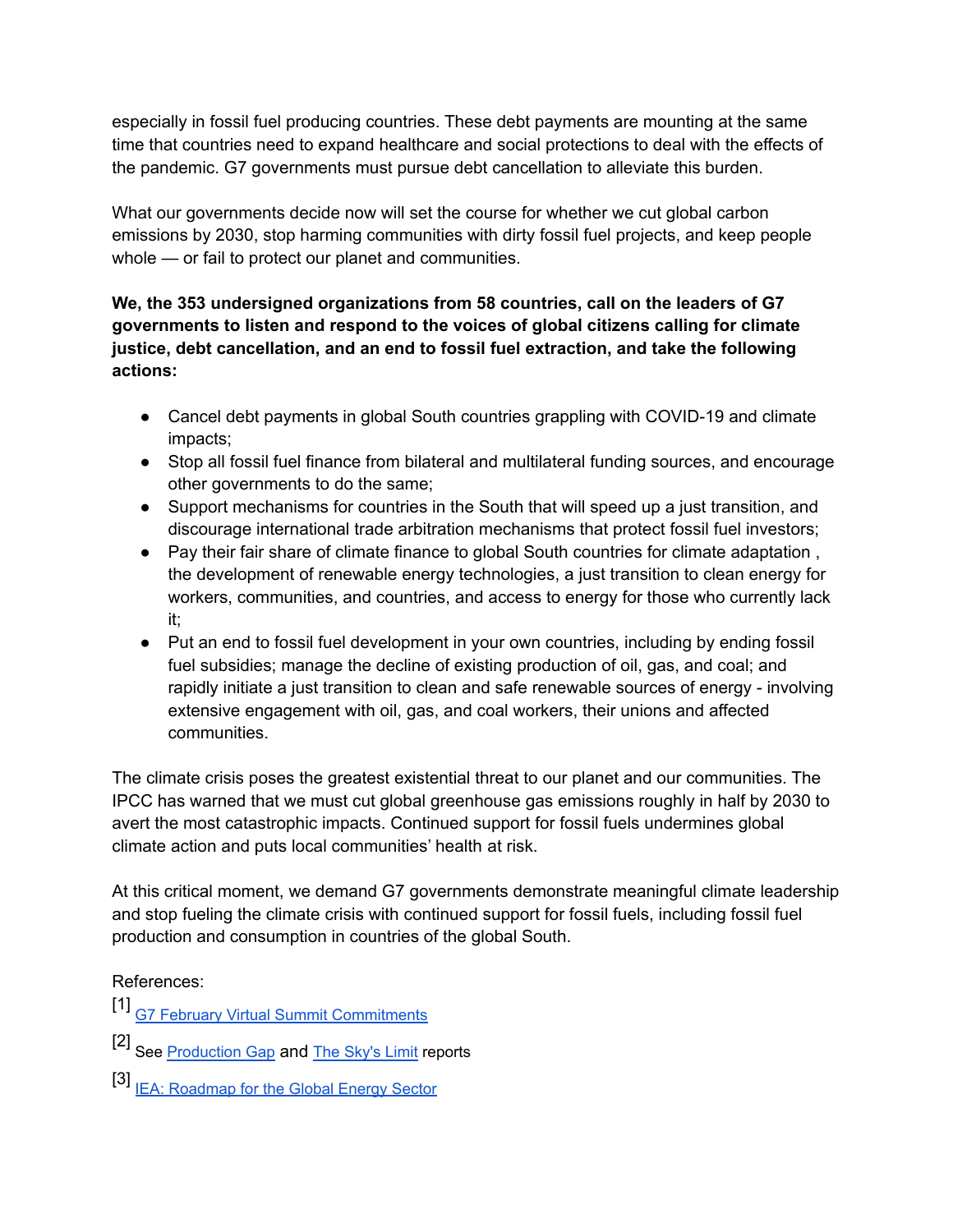Signed,

AbibiNsroma Foundation - Ghana Action Center on Race & the Economy - United States Action for Nature - Zambia ActionAid Denmark - Denmark ActionAid International - International

ActionAid USA - United States Africa Coal Network - Africa Africa Institute for Energy Governance - Africa Africa Network for Environment & Economic Justice - Nigeria Aitec - France

Akad Cultural Institute - Iraq Alianza Mexicana contra el Fracking - Mexico Alliance for Empowering Rural Communities - Ghana Amazon Watch - United States Amnesty International - International

Andy Gheorghiu Consulting - Germany Animal Save Movement - Canada Animals Are Sentient Beings - United States Anti-Slavery International - United Kingdom Arab Watch Coalition - Middle East & North Africa

Asamblea por el Agua y la Tierra de Fiske Menuco - Argentina Asian Energy Network - Philippines Asian Peoples' Movement on Debt & Development - Asia Association La Siesta Mohammedia - Morocco Association pour l'Autopromotion des Communautes de Base - Togo

Association pour la Taxation des Transactions Financières et pour l'Action Citoyenne France - France Association Talassemtane pour l'Environnement et Développement - Morocco Association Tunisienne de Droit du Developpement - Tunisia Association Tunisienne de Gouvernance Locale - Tunisia Australasian Centre for Corporate Responsibility - Australia

Australian Religious Response to Climate Change - Australia Automation Control Quality Identification - Belgium Aytzim: Ecological Judaism - United States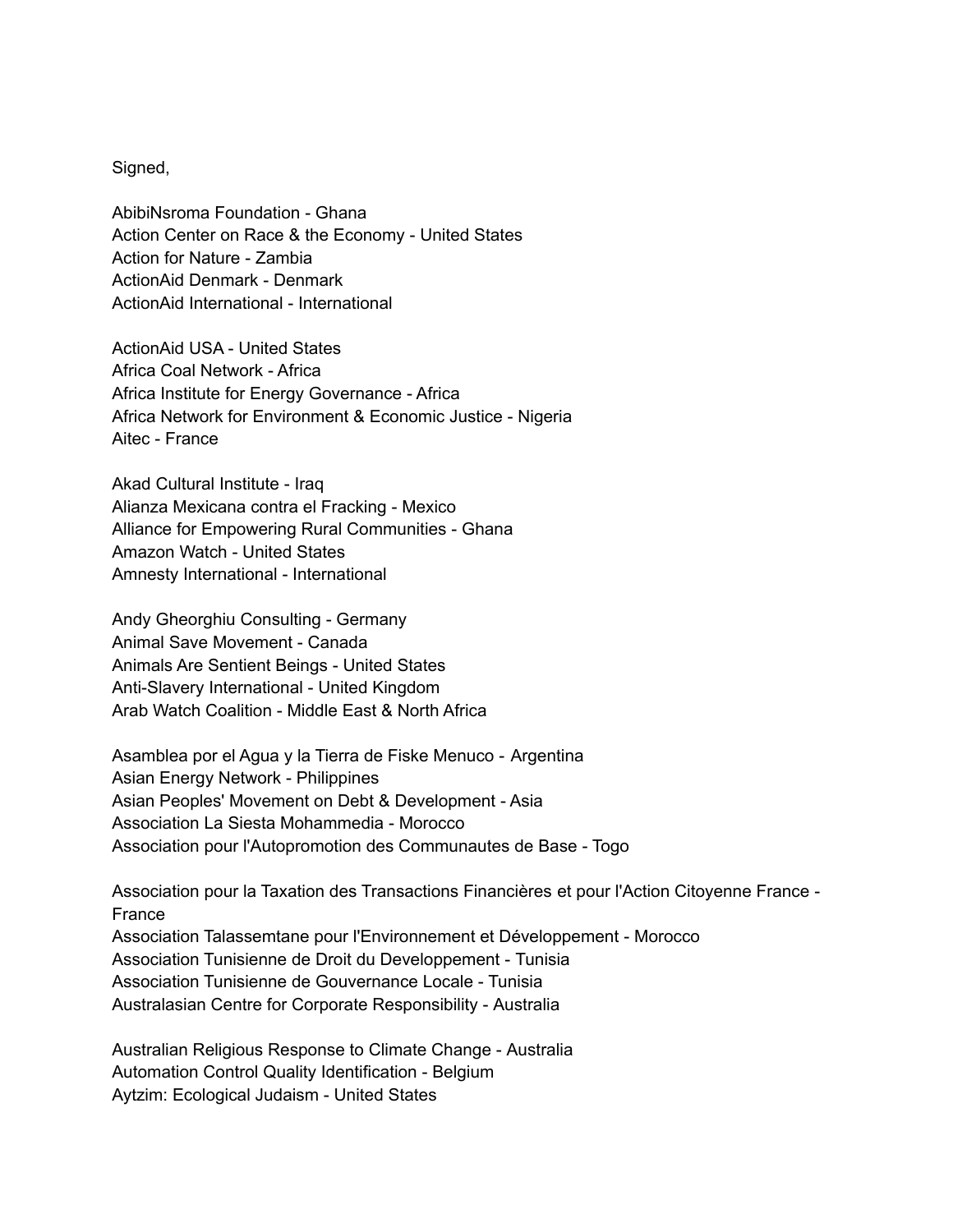Bank Information Center - United States BankTrack - Netherlands

Bellagram Telegrams - United States Berks Gas Truth - United States Big Shift Global - International Blue Future - United States Bold Alliance - United States

Bond - United Kingdom Both ENDS - Netherlands Bretton Woods Project - United Kingdom Businesses for a Livable Climate - United States California Businesses for a Livable Climate - United States

Call to Action Colorado - United States Campaign Against Climate Change - United Kingdom Canadian Health Association for Sustainability & Equity - Canada Care for the Elderly Intellectuals - Azerbaijan Care on Call - New Zealand

Carrizo/Comecrudo Tribal Nation - United States Catherine Park Bushcare - Australia Catholic Agency For Overseas Development / CAFOD - United Kingdom CatholicNetwork US - United States Center for Biological Diversity - United States

Center for International Environmental Law - International Center for Natural Resources Governance - Zimbabwe Centr za Ekologiju i Energiju - Bosnia & Herzegovina Centre de Recherche et d'Action sur les Droits Economiques, Sociaux et Culturels - Senegal Centre for Citizens Conserving Environment & Management - Uganda

Centre for Climate Safety - Australia Centre for Environmental Rights - South Africa Change The Chamber - United States Chatham Research Group - United States Christians For Future Germany - Germany

Clean Air Action Group - Hungary Clean Energy Action Colorado - United States Climate & Health Alliance - Australia Climate Action Network Europe - Europe Climate Action Network South Asia - India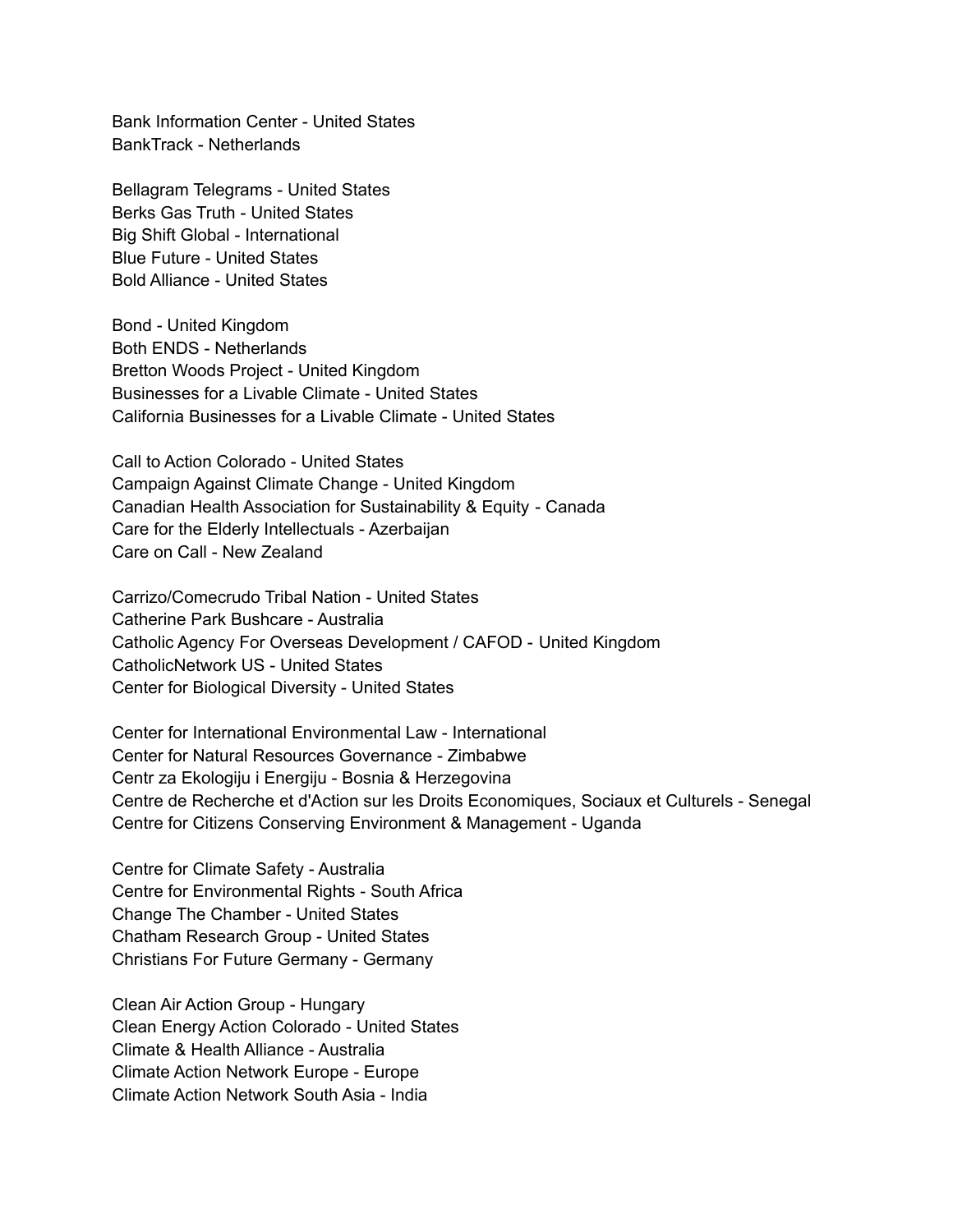Climate Action Network United Kingdom - United Kingdom Climate Action Now Western Mass - United States Climate Emergency Institute - Canada Climate First! - United States Climate Reality Project Silicon Valley Chapter - United States

Climate Reality Project Chicago Chapter - United States Climáximo - Portugal Coalition to Protect New York - United States Coastal Livelihood & Environmental Action Network - Bangladesh Colorado Businesses for a Livable Climate - United States

Colorado Small Business Coalition - United States Columban Center for Advocacy and Outreach - United States Comisión Interdisciplinaria de Medio Ambiente - Argentina Comité Nacional de Lucha Contra el Cambio Climático - Dominican Republic Conejo Climate Coalition - United States

Congregation of Our Lady of Charity of the Good Shepherd, U.S. Provinces - United States Consumers' Association of Penang - Malaysia Coordination des Associations et ONG Féminines du Mali - Mali Coordination Office of the Austrian Bishops' Conference for International Development & Mission - Austria COP26 Climate Action Plan - United Kingdom

Corporate Accountability & Public Participation Africa - Nigeria Corporate Europe Observatory - Europe Council of Canadians - Canada Council of Canadians Nelson Chapter - Canada Cultura Ecológica - Mexico

Defensores do Planeta - Brazil Derecho Ambiente y Recursos Naturales - Peru Dibeen For Environmental Development - Jordan Divest Hackney - United Kingdom Divest Strathclyde - Scotland

Dublin Friends of the Earth - Ireland Earth Action / Earth Ethics - United States Earth Day Initiative - United States Earthlife Africa - South Africa Eat for the Earth - United States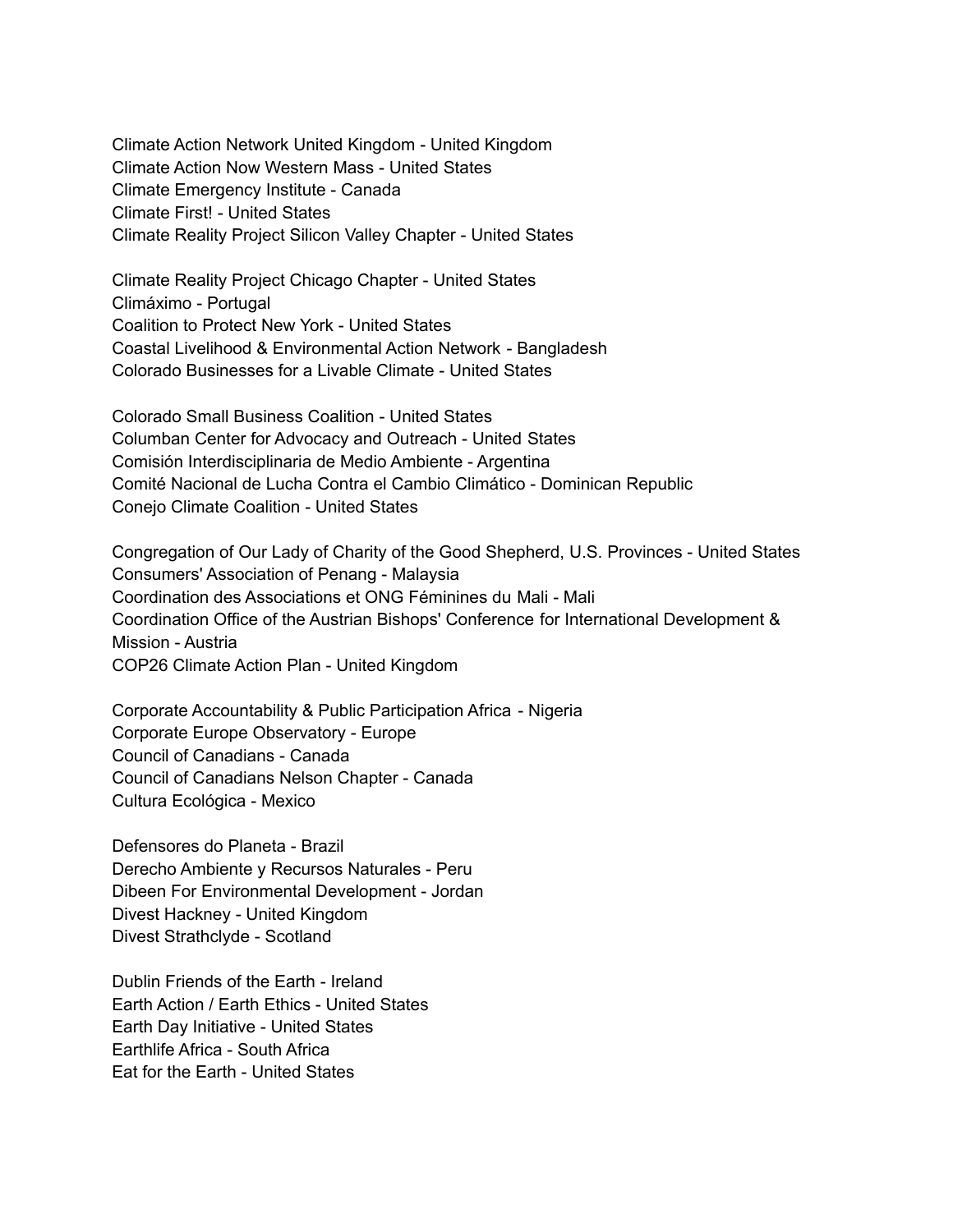Echo Public Association - Kazakhstan Eco Action Families - United Kingdom Eco World - Azerbaijan eco-union - Europe EcoEquity - United States

EcoFair Trading - Canada Ecological Party of Uganda - Uganda Economic Justice Network of Fellowship of Christian Councils in Southern Africa - South Africa Elmirans & Friends Against Fracking - United States Empower Our Future - United States

Energy & Environmental Initiative of Colorado Democratic Party - United States Environics Trust - India Environmental Defence Canada - Canada Environmental Justice Foundation - United Kingdom Environmental Rights Action / Friends of the Earth Nigeria - Nigeria

Environmental Smart - United Kingdom EnvironmentaLEE - United States Espace de Solidarité et de Cooperation de l'Oriental - Morocco Ethical Markets Media - United States Eurodad / European Network on Debt & Development - Belgium

Extinction Rebellion Cardiff - Wales Extinction Rebellion New Brunswick - Canada Extinction Rebellion New Orleans - United States Extinction Rebellion San Francisco Bay Area - United States Extinction Rebellion Teesside - United Kingdom

Food & Water Action Europe - Belgium Food & Water Watch - United States Foro del Buen Ayre - Argentina Fossil Free California - United States Fossil Free London - United Kingdom

Fossil Free Sweden - Sweden Fossil Fuel Divest Harvard - United States Frack Free United - United Kingdom FrackBustersNY - United States FracTracker Alliance - United States

Fresh Eyes - United Kingdom FreshWater Accountability Project - United States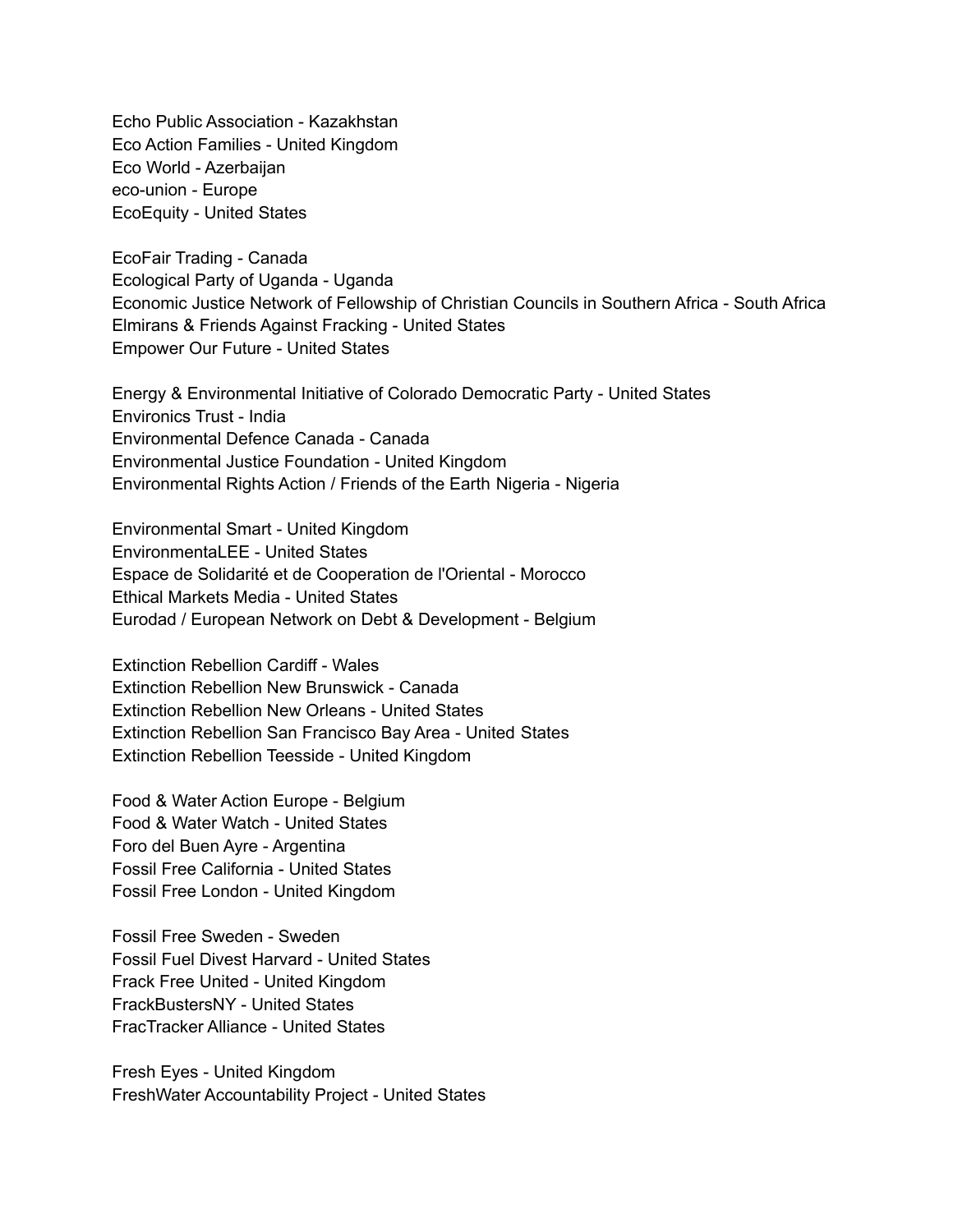Fridays For Future Angola - Angola Fridays For Future Bangladesh - Bangladesh Fridays For Future India - India

Fridays For Future Kyoto - Japan Fridays for Future MAPA - Global South Fridays for Future USA - United States Friends of the Earth England, Wales & Northern Ireland - United Kingdom Friends of the Earth Europe - Europe

Friends of the Earth International - International Friends of the Earth Japan - Japan Friends of the Earth Scotland - Scotland Friends of the Earth Togo - Togo Friends of the Earth U.S. - United States

Fund Our Future - International Fundación Ambiente y Recursos Naturales - Argentina Fundación Quantum - Costa Rica Gender Action - United States Glasgow Calls Out Polluters - Scotland

Glasswaters Foundation - Canada Global Catholic Climate Movement - International Global Greens - International Global Justice Now - United Kingdom Global Witness - International

Good Energies Alliance Ireland - Ireland Grand(m)others Act to Save the Planet - Canada Green 13 - Canada Green Christian - United Kingdom Green Education & Legal Fund - United States

Green Party of Lebanon - Lebanon Green Retirement - United States GreenFaith - International GreenLatinos - United States Greenpeace

Groupe de Recherche et de Plaidoyer sur les Industries Extractives - Côte d'Ivoire Health of Mother Earth Foundation - Nigeria Hellard Media - Australia Inland Ocean Coalition - United States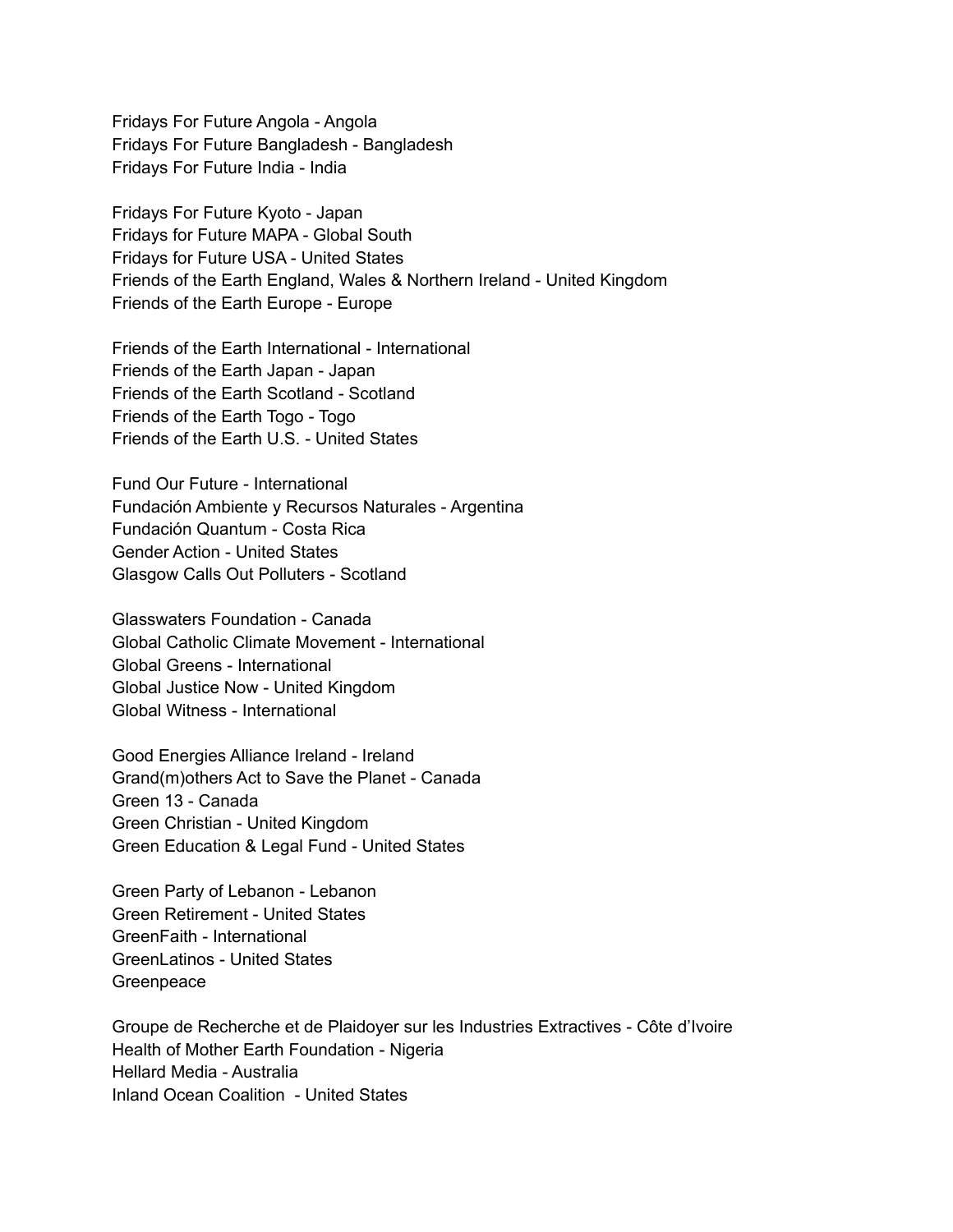Institute for Policy Studies Climate Policy Program - United States

Instituto Brasileiro de Análises Sociais e Econômics - Brazil Instituto Talanoa - Brazil International Marine Mammal Project - International International Network for Sustainable Energy East Africa - Uganda Japan International Volunteer Center - Japan / Asia

Jubilee Australia - Australia Jubilee Scotland - United Kingdom Just Earth Toronto - Canada Justiça Ambiental / Friends of the Earth Mozambique - Mozambique KAIROS: Canadian Ecumenical Justice Initiatives - Canada

Kitsap Climate Team - United States Klimadelegation - Germany Law & Policy of Sustainable Development Research Center - Vietnam Legambiente - Italy Les Amis de la Terre / Friends of the Earth France - France

Lesy Čekanová - Czech Republic Let There Be Light International - International Liberty Tree Foundation - United States Madhvi4EcoEthics - United States Magyar Természetvédők Szövetsége / Friends of the Earth Hungary - Hungary

Managers For Future - Belgium Maryknoll Office for Global Concerns - United States Medcall Health - New Zealand MediCorner - Canada Mekong Watch - Japan

Methane Action - United States Milieudefensie - Netherlands Mineral Inheritors Rights Association - India National Advocacy Center of the Sisters of the Good Shepherd - United States Natural Justice: Lawyers for Communities & the Environment - International

Nature & Youth / Young Friends of the Earth Norway - Norway New Brunswick Anti-Shale Gas Alliance - Canada New Energy Economy - United States North American Climate, Conservation & Environment - United States North Range Concerned Citizens - United States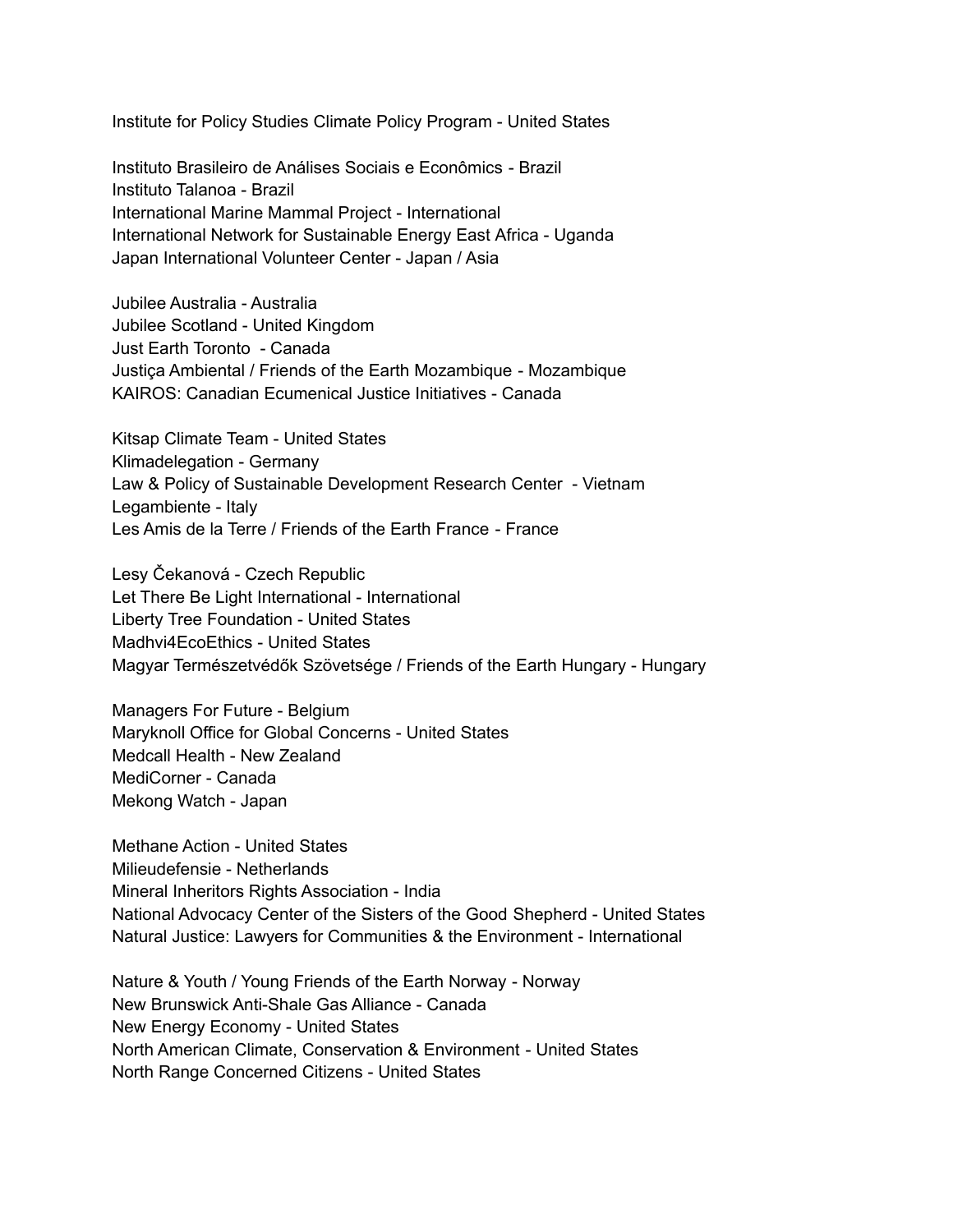Nuclear Information & Resource Service - United States Nurture The Children - United States Observatori del Deute en la Globalització - Spain Ocean Conservation Research - United States Oil Change International - International

Oilwatch Africa - Africa Operation Noah - United Kingdom Our Part Foundation - United States Parents For Future Austria - Austria Parents For Future Global - International

Parents for Future United Kingdom - United Kingdom Peace Boat - Japan Peace Point Development Foundation - Nigeria People for a Healthy Environment - United States People's Climate Movement Greater Toronto - Canada

Periodistas por el Planeta - Argentina Petrocultures Research Group - Canada Philadelphia Solar Energy Association - United States Physicians for Social Responsibility Arizona - United States Physicians for Social Responsibility Pennsylvania - United States

Plastic Pollution Coalition - United States Platform - United Kingdom Portage Community Rights Group - United States Powershift Africa - Africa Progressive Democrats of America - United States

Progressive Democrats of America Arizona Chapter - United States Protect All Children's Environment - United States Public Advocacy Initiatives for Rights & Values in India - India Publiez Ce Que Vous Payez Côte D'Ivoire - Côte d'Ivoire Publiez Ce Que Vous Payez Mali - Mali

Publiez Ce Que Vous Payez Niger - Niger Publiez Ce Que Vous Payez Togo - Togo Publish What You Pay Eurasia - Balkans / Black Sea / Central Asia Publish What You Pay United Kingdom - United Kingdom Publish What You Pay United States - United States

Rachel Carson Council - United States RapidShift Network - United States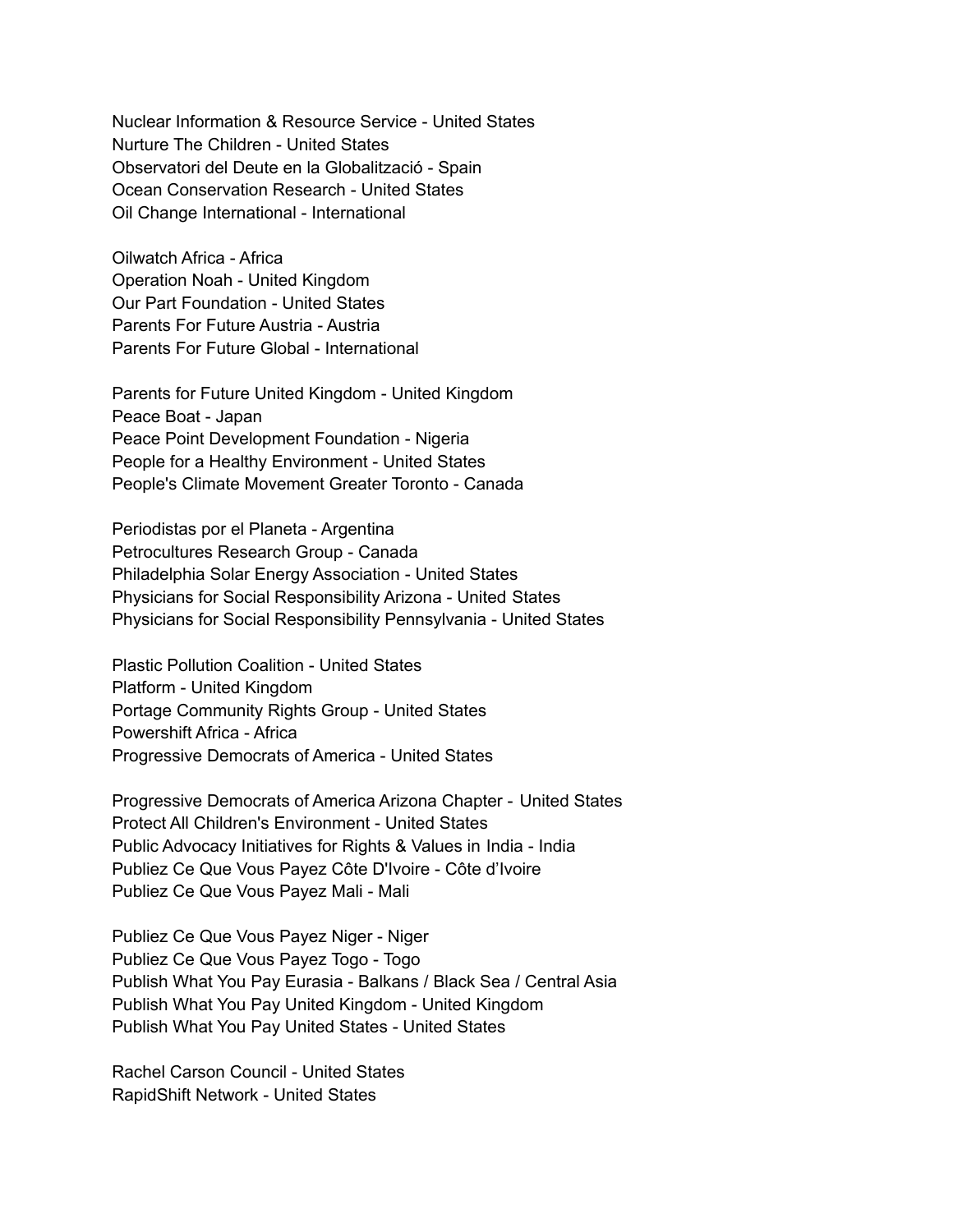Reclaim Finance - France Recourse - The Netherlands Reseau Action Climat France - France

Réseau des Organisations pour la Transparence et l'Analyse Budgetaire - Niger Resonate! Yemen - Yemen Respecting Aboriginal Values & Environmental Needs - Canada Robin Hood Tax - United Kingdom Sahabat Alam Malaysia / Friends of the Earth Malaysia - Malaysia

Sanford-Oquaga Area Concerned Citizens - United States Santa Cruz Climate Action Network - United States Saskatoon Youth Climate Committee - Canada Save Animal Save Climate Foundation - India Seneca Lake Guardian - United States

Seventh Generation Initiative - Canada Sisters Health & Wellness Collective - United States Social Eco Education-Los Angeles - United States Sociedad Amigos del Viento - Uruguay Society of Native Nations - United States

Solutions for Our Climate - South Korea SOS from the Kids - United Kingdom South Durban Community Environmental Alliance - South Africa Spirit of the Sun - United States Springfield Climate Justice Coalition - United States

Stamp Out Poverty - United Kingdom Stand.earth - Canada / United States Statlu Environmental Consulting - Canada Strategic Youth Network for Development - Ghana Studies & Economic Media Center - Yemen

SumOfUs - International Sustainabiliteens Vancouver - Canada Sydney Knitting Nannas Against Gas & Greed - Australia System Change Not Climate Change - Austria Teach the Future - United Kingdom

Texas Campaign for the Environment - United States The Australia Institute - Australia The Borneo Project - Malaysia The Climate Mobilization - United States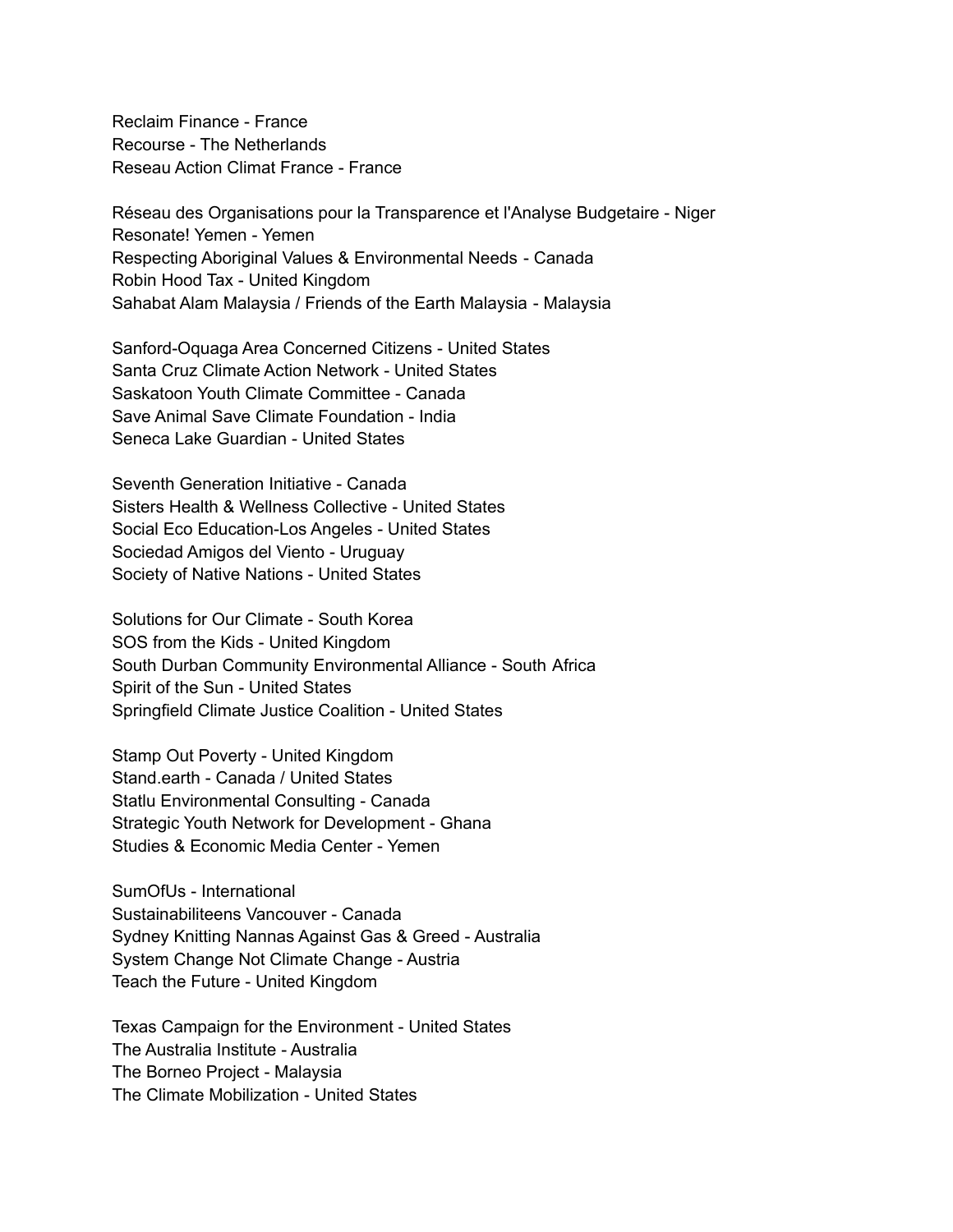The Earth Bill Network - United States

The Freedom BLOC - United States The Park Church - United States Third World Network - Malaysia Tools For Solidarity - Northern Ireland Toronto 350 - Canada

Uganda Coalition for Sustainable Development - Uganda Unitarian Universalist Service Committee - United States Unite North Metro Denver - United States United Kingdom Student Climate Network Wales - Wales United Methodist Women - United States

United Native Americans - International Uplift - United Kingdom Upper Valley Affinity Group - United States urgewald - Germany Valuing Voices - United States

VedvarendeEnergi / Just Finance - Denmark VIVAT International - United States Vote Climate - United States Wall of Women - United States War on Want - United Kingdom

Warrior Moms - India Water Is Life Walks - United States Waterspirit - United States West Shore Faith Communities Together for a Sustainable Future - United States West Sound Climate Action - United States

WildEarth Guardians - United States Win Without War - United States WomanHealth Philippines - Philippines Women's & Children's Affairs Organization - Iraq Women's Earth & Climate Action Network - United States

Women's Environment & Development Organization - United States WoMin African Alliance - Africa World Future Council - International Yemeni Observatory for Human Rights - Yemen Yemeni Organization for the Promotion of Integrity - Yemen